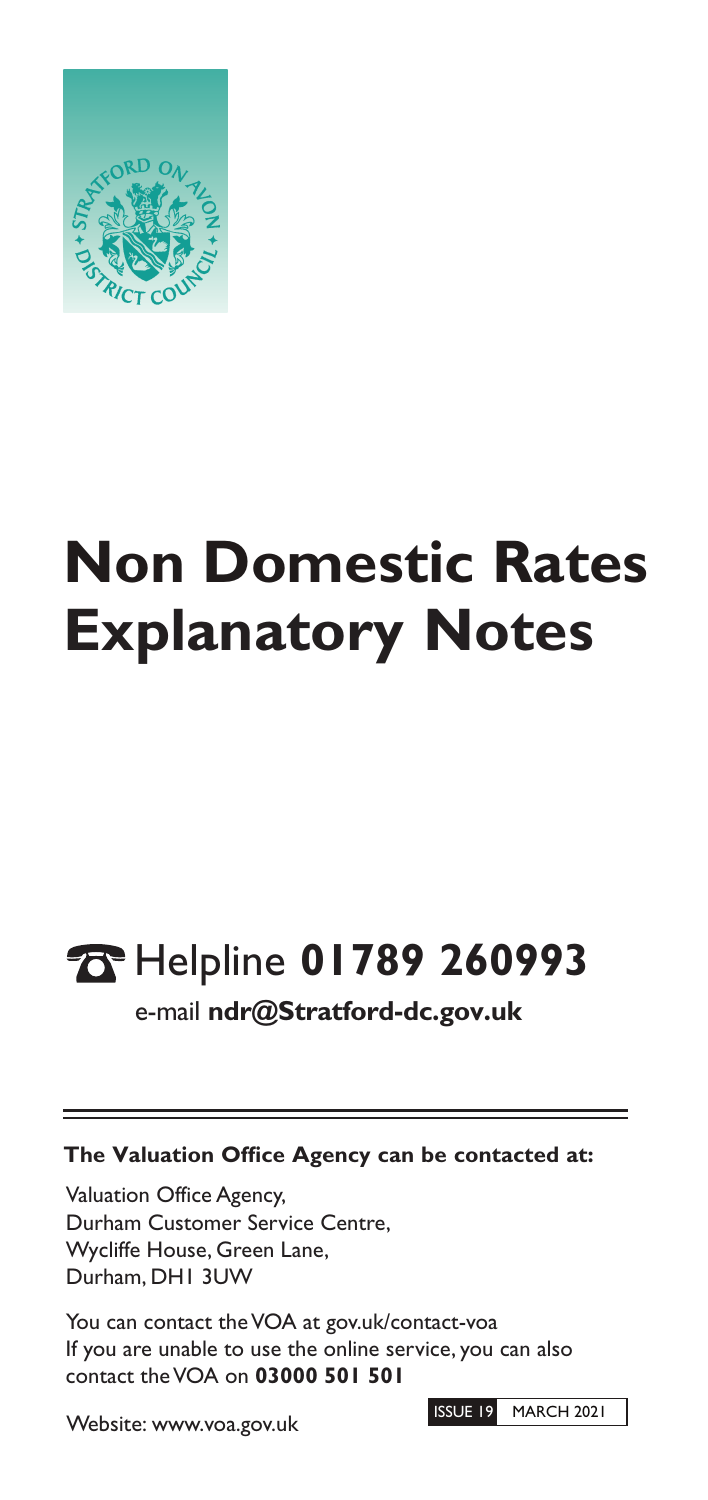#### **Non-Domestic Rates**

Non-Domestic Rates, or business rates, collected by local authorities are the way that those who occupy non-domestic property contribute towards the cost of local services. Under the business rates retention arrangements introduced from 1st April 2013, authorities keep a proportion of the business rates paid locally.The money,together with revenue from council taxpayers, locally generated income and grants from central government, is used to pay for the services provided by local authorities in your area. Further information about the business rates system, may be obtained at: https://www.gov.uk/introduction-tobusiness-rates and at the website of your local council which is normally shown on your rate bill.

#### **Business Rates Instalments**

Payment of business rate bills is automatically set on a 10-monthly cycle. However, the Government has put in place regulations that allow ratepayers to require their local authority to enable payments to be made through 12 monthly instalments. If you wish to take up this offer, you should contact your local authority as soon as possible.

#### **National Non-Domestic Rating Multiplier**

The local authority works out the business rates bill for a property by multiplying the rateable value of the property by the appropriate nondomestic multiplier. There are two multipliers: the national non-domestic rating multiplier and the small business non-domestic rating multiplier.The Government sets the multipliers for each financial year, except in the City of London where special arrangements apply. Ratepayers who occupy a property with a rateable value which does not exceed £50,999 (and who are not entitled to certain other mandatory relief[s] or are liable for unoccupied property rates) will have their bills calculated using the lower small business non-domestic rating multiplier, rather than the national non-domestic rating multiplier. The multiplier for a financial year is based on the previous year's multiplier adjusted to reflect the Consumer Price Index (CPI) inflation figure for the September prior to the billing year. The current multipliers are shown on the front of your bill.

#### **Rateable Value**

Apart from properties that are exempt from business rates, each nondomestic property has a rateable value which is set by the Valuation Office Agency (VOA), an agency of Her Majesty's Revenue and Customs.They compile and maintain a full list of all rateable values, available at www.gov.uk/voa.The rateable value of your property is shown on the front of your bill.This broadly represents the yearly rent the property could have been let for on the open market on a particular date specified in legislation. For the current rating list, this date was set as 1st April 2015. The Valuation Office Agency may alter the valuation if circumstances change.The ratepayer (and certain others who have an interest in the property) can also check and challenge the valuation shown in the list if they believe it is wrong. Further information about the grounds on which challenges may be made and the process for doing so can be found on the VOA website: www.gov.uk/guidance/how-to-check-your-rateable-value-is-correct.

#### **Revaluations**

All non-domestic property rateable values are reassessed at revaluations.The most recent revaluation took effect from 1st April 2017. Revaluations ensure that business rates bills are up-to-date, more accurately reflect current rental values and relative changes in rents. Frequent revaluations ensure the system continues to be responsive to changing economic conditions.

#### **Business Rate Reliefs**

Depending on individual circumstances, a ratepayer may be eligible for a rate relief (i.e. a reduction in your business rates bill).There are a range of available reliefs. Some of the permanent reliefs are set out below but temporary reliefs are often introduced by the Government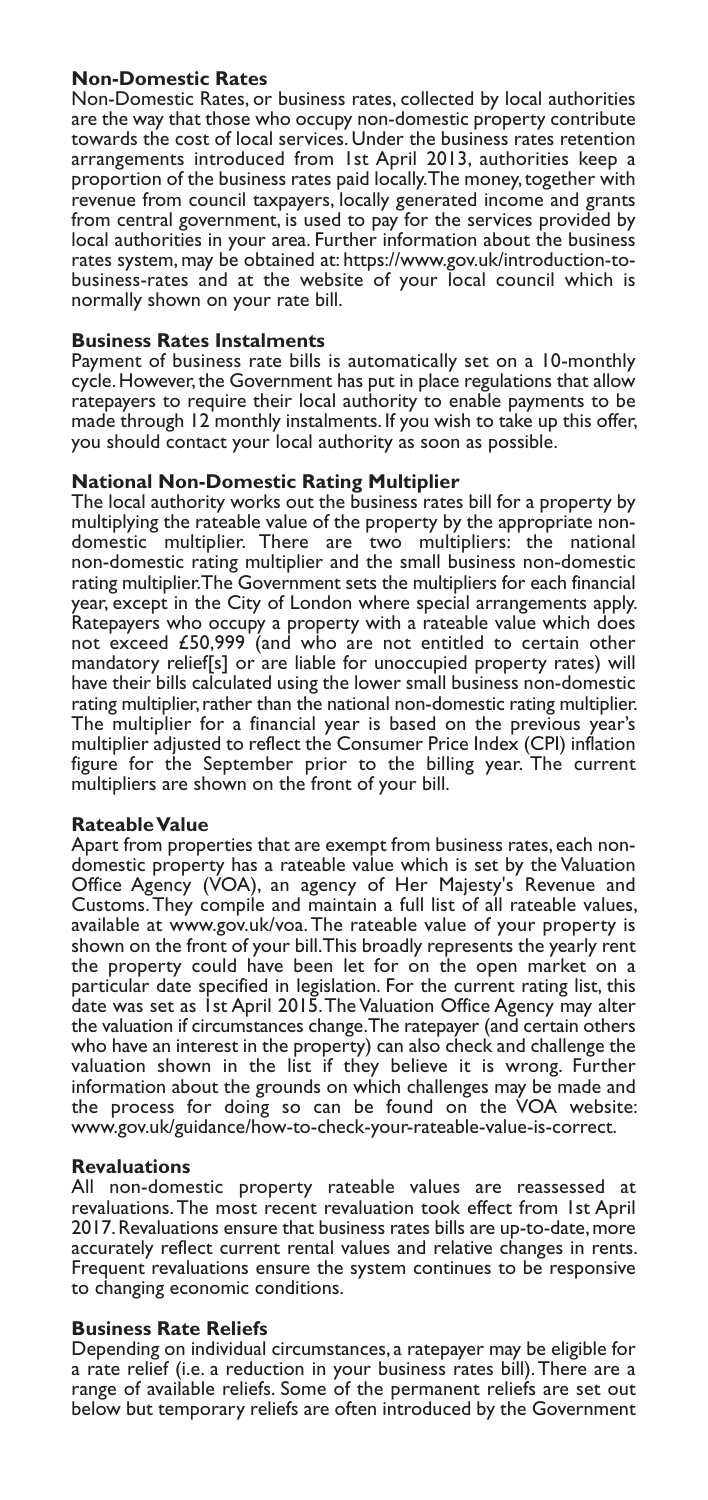at Budgets.You should contact your local authority for details on the latest availability of business rates reliefs and advice on whether you may qualify. Further detail on reliefs is also provided at www.gov.uk/introduction-to-business-rates or at the website of your local council which is normally shown on your rate bill.

#### **Small Business Rates Relief**

If a ratepayer's sole or main property has a rateable value which does not exceed an amount set out in regulations,the ratepayer may receive a percentage reduction in their rates bill for this property of up to a maximum of 100%.The level of reduction will depend on the rateable value of the property – for example eligible properties below a specified lower threshold will receive 100% relief, and you may receive partial tapered relief up to a specified upper threshold.

The relevant thresholds for relief are set out in regulations and can be obtained from your local authority or at www.gov.uk/introduction-tobusiness-rates.

Generally, this percentage reduction (relief) is only available to ratepayers who occupy either—

(a) one property, or

(b) one main property and other additional properties providing those additional properties each have a rateable value which does not exceed the limit set in regulations.

The aggregate rateable value of all the properties mentioned in (b), must also not exceed an amount set in regulations. For those businesses that take on an additional property which would normally have meant the loss of small business rate relief, they will be allowed to keep that relief for a fixed additional period. Full details on the relevant limits in relation to second properties and the current period for which a ratepayer may continue to receive relief after taking on an additional property can be obtained from your local authority or at www.gov.uk/introduction-to-business-rates.

Certain changes in circumstances will need to be notified to the local authority by the ratepayer who is in receipt of relief (other changes will be picked up by the local authority).The changes which should be notified are—

(a) the property falls vacant,

(b) the ratepayer taking up occupation of an additional property, and (c) an increase in the rateable value of a property occupied by the ratepayer in an area other than the area of the local authority which granted the relief.

#### **Charity and Community Amateur Sports Club Relief**

Charities and registered CommunityAmateur Sports Clubs are entitled to 80% relief where the property is occupied by the charity or the club and is wholly or mainly used for the charitable purposes of the charity (or of that and other charities), or for the purposes of the club (or of that and other clubs).The local authority has discretion to give further relief on the remaining bill. Full details can be obtained from the local authority.

#### **Unoccupied Property Rate Relief**

Business rates are generally payable in respect of unoccupied nondomestic property.However,they are generally not payable for the first three months that a property is empty.This is extended to six months in the case of certain other properties (for example industrial premises). Full details on exemptions can be obtained from your local authority or from gov.uk at https://www.gov.uk/apply-for-business-raterelief .

#### **Transitional Rate Relief**

At a revaluation, some ratepayers will see reductions or no change in their bill whereas some ratepayers will see increases.Transitional relief schemes are introduced at each revaluation to help those facing increases.This relief has been funded by limiting the reduction in bills for those who have benefitted from the revaluation.Transitional relief